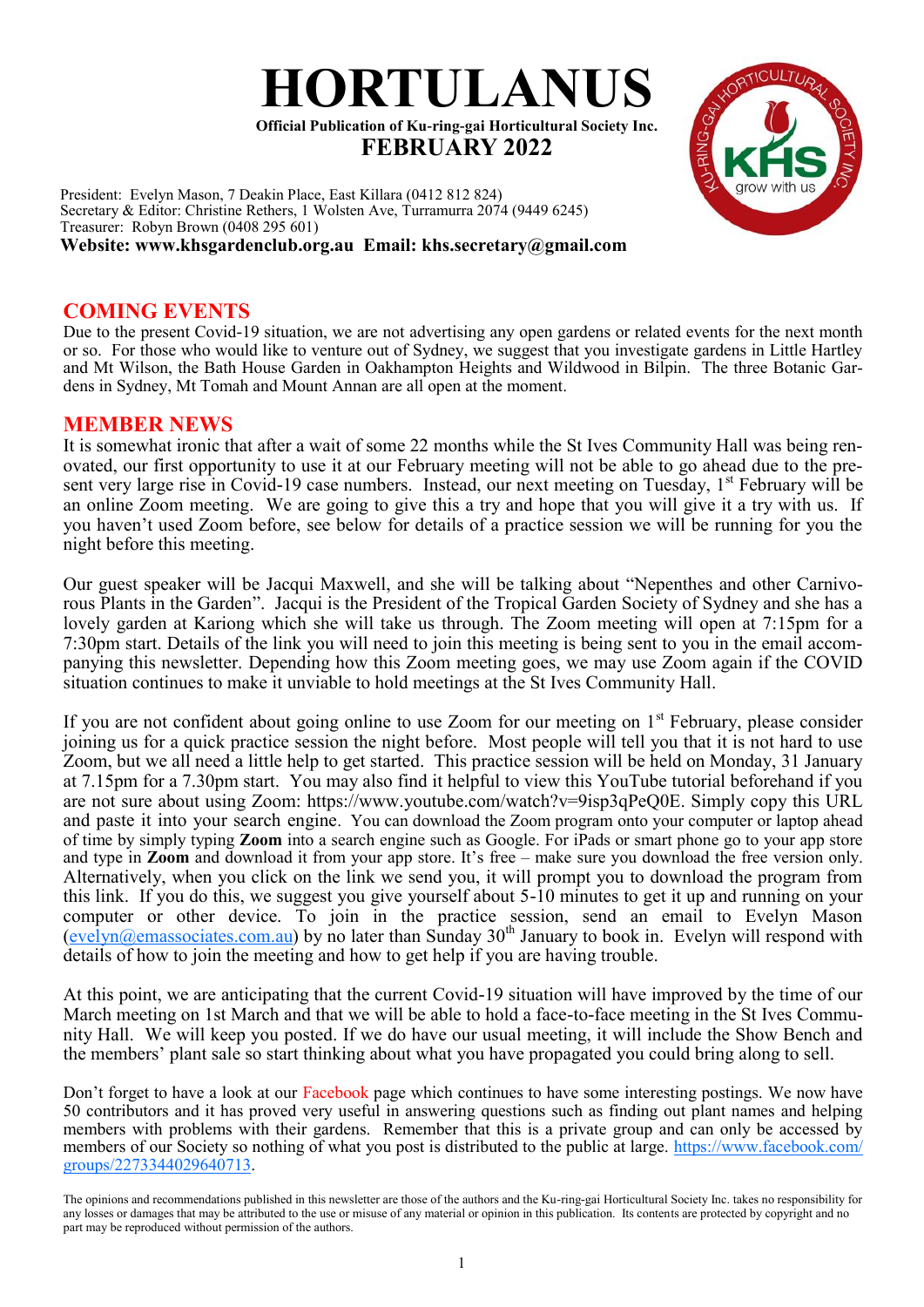### **OUTINGS**



Your society is planning to visit the **Southern Highlands on Saturday, 23 April 2022** for the Autumn Gardens Weekend and Plant Sale at the Southern Highlands Botanic Gardens. We will visit the plant sale first, as soon as we arrive, followed by three or four of the open gardens, depending on how much time we have. Morning tea will be provided but we ask that you bring your own lunch so that we can keep the costs down. The cost of the coach and garden entries will be \$75. Bookings will not open until the beginning of March so that we have a bit more time to assess the situation regarding Covid-19. A booking form will be included with your March Hortulanus.

#### **DECEMBER MEETING**

As the St Ives Community Hall was not ready for us to use, our Christmas meeting was held in the Worship Centre of the Turramurra Uniting Church. To start the meeting, our president, Evelyn Mason, welcomed approximately 80 members and our special guests, Lorraine Emerson, president of Garden Clubs of Australia and Costa Georgiadis, presenter of the TV program Gardening Australia. Lorraine was visiting us to present life membership of Garden Clubs of Australia to one of our long-time members, Judith Williamson, who had served on the GCA committee for many years in various roles. Lorraine thanked Judith for her many years of service, especially in the production of the excellent GCA journal *Our Gardens*.



Next Costa spoke to us and he started his talk by explaining the difficulties of filming the program during the present



Covid-19 environment and how they needed to film away from the general public. Fortunately, they were able to use private gardens such as that of Ted and Nancy Shaw as well as places like Boongala Gardens, a beautiful native garden in Kenthurst. He explained that when filming, there are usually only four people present—the producer, camera man, sound person and Costa himself. During the ten years he has been hosting the program, Costa said he was especially pleased to see an increasing number of women and young people now among the high achievers in the Horticulture industry. Getting young people involved was the most important way forward and he felt that clubs such as ours had a role to play in mentoring young people in our own families and passing on our cumulative knowledge. Costa also paid tribute to Peter Cundall who had just died and noted that Peter had died on World Soils Day (5 December 2021).

Costa joined members after his talk for the very nice Christmas supper supplied by the Society. A special thank-you to Jenny Watsford and her team of helpers who put together the over 80 supper boxes.



Shortly after visiting us, Costa was present at the 2021 Australian Academy of Cinema & TV Arts (AACTA) Awards ceremony at the Opera House where he received the Logie Award for Favourite Australian TV Host. He also picked up the award to Gardening Australia for the Favourite Australian Entertainment Show. The photo is of Costa with his AACTA Logie, sitting in the garden of Christine and Theo Rethers after spending the day filming there. Their garden will be used as the backdrop for Costa's presentation on the Gardening Australia program on Friday, 18 March. That now makes three KHS members' gardens that have been used in the program recently (including the gardens of Ted and Nancy Shaw and Keith and Maureene Smith)—is this some sort of a record??

### **IN THE VEGIE PATCH IN FEBRUARY by Christine Rethers**

In the heat of summer, most peoples' vegie gardens will be in a holding pattern. Hopefully, you will all be harvesting plenty of tomatoes, beans, cucumbers and corn with good pickings of the cut-and-come-again lettuce. Now is the time to start thinking about the autumn and winter vegies so get down to the garden centre and start looking at what seeds you might like to buy.

As your summer crops finish and you pull them out, this will be a good time to clean up the area and lightly dig it over whilst incorporating some generous amounts of cow manure and pellets such as Dynamic Lifter as well as a dusting of lime. It is a good idea to do this about a month ahead of when you will be wanting to plant your next crop as it gives the soil time to rejuvenate and revive.

Generally seeds planted in punnets during February and March do well as the night-time temperatures are still high enough to encourage quick germination. Preferably use a seed-raising mix and keep the soil damp but not wet. Misting the surface will do the trick nicely.

There are lots of autumn and winter vegetable seeds you might like to consider but of the ones to be raised in punnets think about English Spinach and Silver Beet, brassicas such as Cauliflower, Kale and Broccoli, Broad Beans and Peas (both Sugar and Snap Peas) as well as Lettuce (many different kinds to chose from). Crops like Radish, Beetroot and Carrots are best sown straight in place. You can now buy 'seed tapes' which have seeds implanted in a strip of paper. You just lay this tape down on the prepared surface and cover it very with a light cover of soil. The seed then come up at the appropriate spacing so the row does not have to be thinned out later. If you miss the boat with seeds, you will always find vegetable seedlings in the garden centre from about March onwards.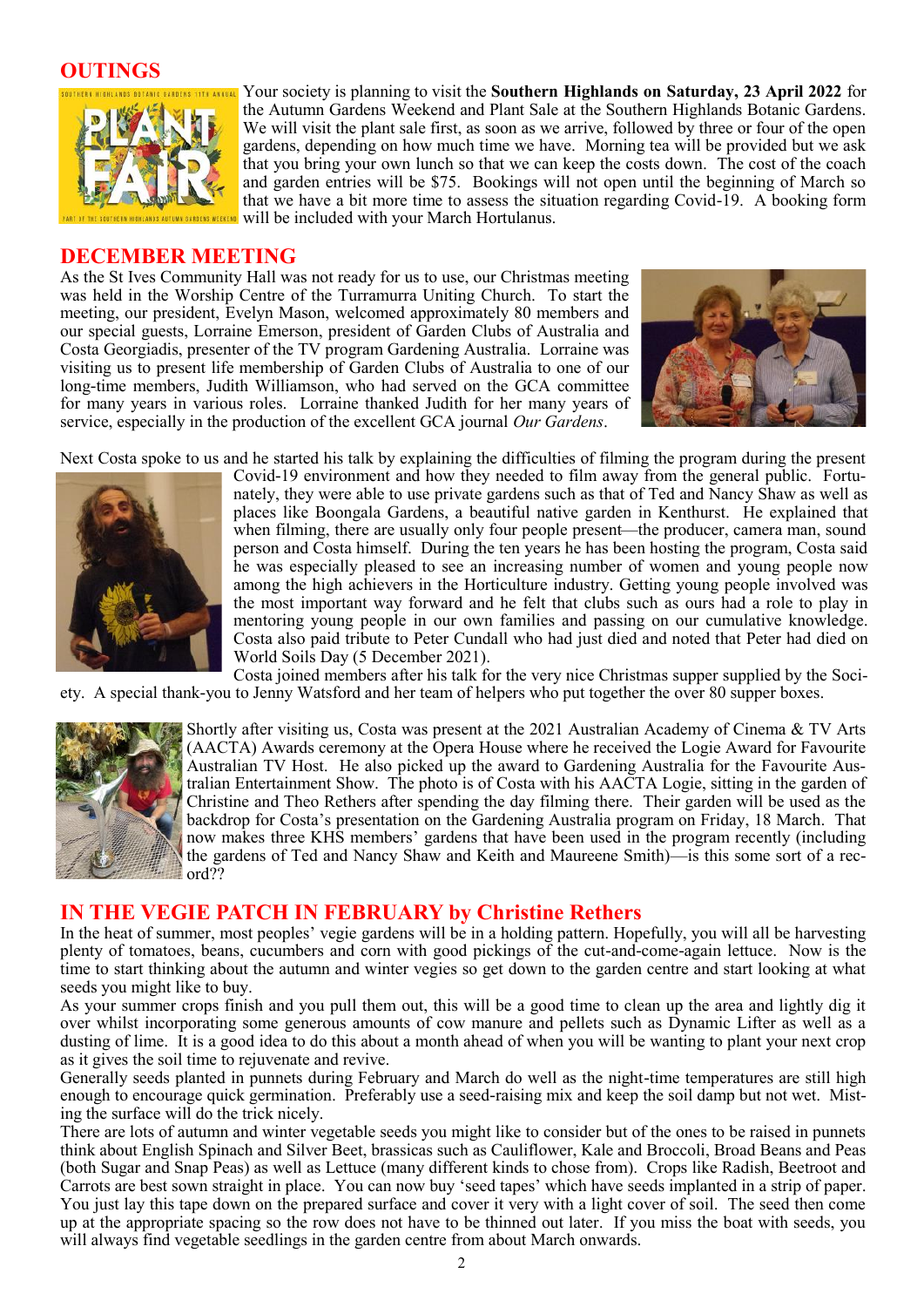# **GROW YOUR OWN PESTO OR SALSA VERDE by Maureene Smith**

Soft herbs, basil, chives, chervil, tarragon and coriander, grow abundantly from spring through summer and are the basis for some great condiments to brighten up your meals.

Basic Pesto or Pesto Genovese is a simple blend of basil, pine nuts, cheese, garlic, salt and olive oil. If you feel like a workout, do it in a mortar and pestle or alternatively with a food processor or stick blender. If using the processor or stick blender, it is important to chill everything down so that the Pesto doesn't oxidise and become bitter. Chill the blades and bowl for 10 minutes and soak your basil leaves in a bowl of ice for 3 to 4 minutes and then dry thoroughly.

#### *Pesto Recipe:*

*Chervil*

*Pulse 2 cups sweet basil leaves and 1/3 cup pine nuts until broken down then add 1/2 cup of grated pecorino or parmesan cheese and 2 cloves garlic. Pulse some more and scrape down the sides of the bowl. Slowly whisk in a 1/3 cup olive oil and season with a pinch of salt. This will make at least a small jar which you should store in the fridge. As you use it, cover the remainder with a layer of olive oil to stop it oxidising.*

You can swop the basil for coriander or try a tarragon, chives, chervil and parsley mix. If you don't like pine nuts, use walnuts.

Whatever your choice all these beautiful soft herbs can be easily grown either in the garden or in pots. All will tolerate sun or part shade, but all need plenty of light to thrive.

BASIL can be grown from seeds or seedlings, in pots or in the ground, and is the easiest of all herbs to grow. Make sure you put your plants in a bright sunny position and give them some liquid fertiliser to push them along. Harvest often by cutting back to a double set of leaves which will encourage bushy growth. You can get both the green and purple basil which basically taste the same or a Thai basil which has a more aromatic taste. Basil is an annual so at the end of summer you will need to pull it out and wait until next spring to put in your next crop.



CORIANDER is best grown in place direct from seed. The easiest and quickest way is to lightly crush the seeds with a rolling pin so that they split in half. Soak them overnight be-

fore scattering them where you want them to grow. Cover with a light sprinkling of soil and water. You should see seedlings emerge within a week. Coriander is prone to bolt in hot weather so regular sowings will ensure a good supply. Coriander will self-seed if you leave it or you can collect the seed and save it to use in Asian dishes.

> CHERVIL, a less common herb, is also grown from seed sown directly. Chervil has a more delicate flavour than the other herbs, probably best described as between parsley and tarragon. Chervil will also self-seed. It is delicious with eggs, scrambled or in an omelette.

TARRAGON is unusual in that its flowers are sterile so it can only be grown from cuttings or

root division. It is important that you plant French Tarragon not the Mexican or Russian varieties as they lack the beautiful anise flavour which pairs well with chicken and is essential for a Bearnaise sauce. Tarragon dies down and can completely disappear in the cooler months so it is best grown in a pot. If grown in the ground you can forget it is there in winter!

PARSLEY— Curly or Flat leaf? I believe curly for decoration and flat leaf for culinary use, but it is really an individual taste. Parsley grows from seed or seedlings. I always let a plant go to seed and then scatter the seeds willynilly, so I always have plenty of parsley, the most useful of herbs, growing somewhere in the garden.

MINT There are many varieties of mint—chocolate, spearmint, etc. but the common mint would be the most useful for culinary use. It will grow in sun to shade as long as it is kept adequately moist. Mint is grown from cuttings and is a hardy perennial so that once you have some, it just regenerates for you. It can be invasive, so growing it in a pot or confined ground area is best. Some people plant it in a pot in the ground, but be warned it can escape from there. Mint is an important herb in cooking, from mint sauce for roast lamb, through tabouli to salsa verde.

#### *Salsa Verde is a herb sauce that has as many uses as there are recipes for it. Here's one:*

*2 cloves garlic, 2 cups parsley leaves, 1 cup basil leaves, 1 cup mint leaves, 1/2 cup of capers, 3 or 4 sweet gherkins, 6 anchovy fillets. Chop altogether quite finely. Mix in 1 tb of Dijon mustard and 3 tbs of red wine vinegar. Stir in some olive oil until the mix is the right consistency. Taste and season as necessary with salt and pepper. Great to use with grilled steak or lamb cutlets, fish or even vegetables.*

These are just a few of the soft herbs now available. For more variety you can grow Sorrell, Dill, Lemon Verbena makes great tea - or Shiso and Mitsuba from Japan.